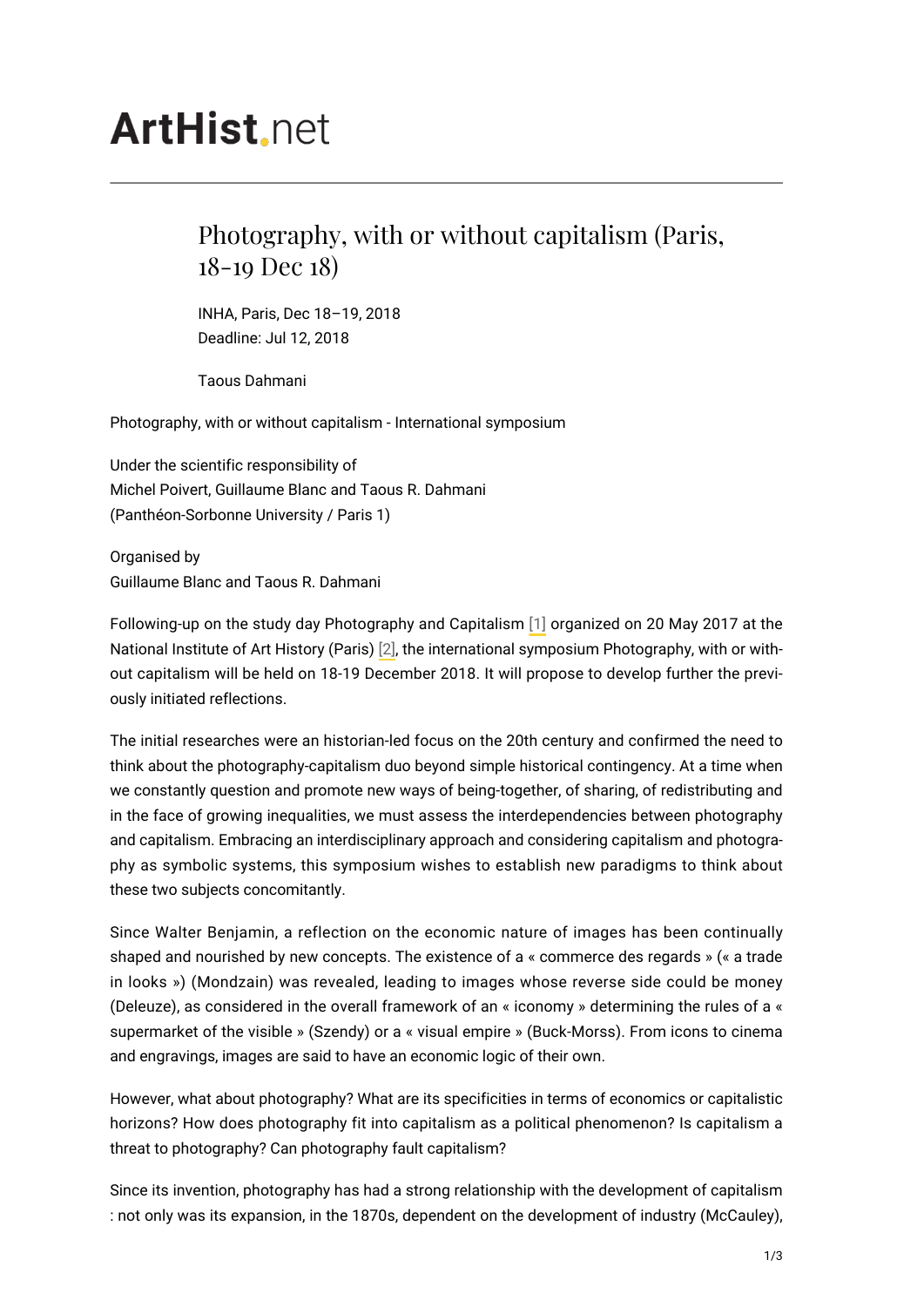but it was also the prerogative of the bourgeoisie which used it for its symbolic recognition (Sekula, Rouillé). This relationship of contemporaneity, which spans the history of photography, and in part dictates its fluctuations, is almost an ethos of photography. This matter can be observed without interruption up until today, whereas the topic of fluxes is regularly applied to both the circulation of money and of images. Indeed, from the outset, photography has been an image which the liberal logic can be applied to.

That is why, one can ask oneself if the aesthetic developments of photography can be regulated, in one way or another, by its economic ramifications. Both by colluding and/or by resisting, it appears that many formal tendencies result from (or answer to) its familiarity with capitalist logic.

All these questions call for the creation of new theoretical models for thinking about these two transhistorical and ubiquitous phenomena : many notions, such as value, accumulation, crisis, can constitute categories of analysis common to both our objects.

Finally, beyond these convergences, contact points between photography and capitalism can also be considered as singularities that profoundly distinguish them. This is where strategies of resistance, of unveiling, of criticism can be invented: Which ones have been invented by photographers, artists and historians? Which ones are still to be invented for photographs whose general economy is a sharing economy? What can democratic values do in this dialogue between photography and capitalism (Poivert)?

We welcome proposals that examine the relationship between photography and capitalism from the following frameworks of analysis (a non-exhaustive and non-restrictive list):

1/ Symbolic value and economic value of photography: a fetish to be consumed with the eyes?

2 / Creative processes and reception: the making of an (anti-)capitalist aesthetic?

3 / Vices and virtues of liberal values: what consequences for photography?

4 / Phenomena of dominations created by capitalism: what position for photography?

5/ Accumulation, ownership, debt, credit, flow, etc. : which are the common notions to use to think about the photography-capitalism duo?

6/ Cognitive Capitalism: photography in the information and knowledge economy

Guidelines for papers proposals

We welcome 20 minutes proposals in French and English which explore the preceding themes. Please email paper proposals (mail : photographiecapitalisme[at]gmail[dot]com) of no more than 3000 characters, along with a 150-word biographical note by 12 July 2018.

Proposals have to be sent in PDF format, with a file name on the model : LastName\_FirstName\_Institution.pdf

The Call for Papers is open to postgraduate researchers (Masters and doctoral) of all related disciplines; attendance is open to all.

The definitive answers will be notified around the 19 July 2018.

Bibliography